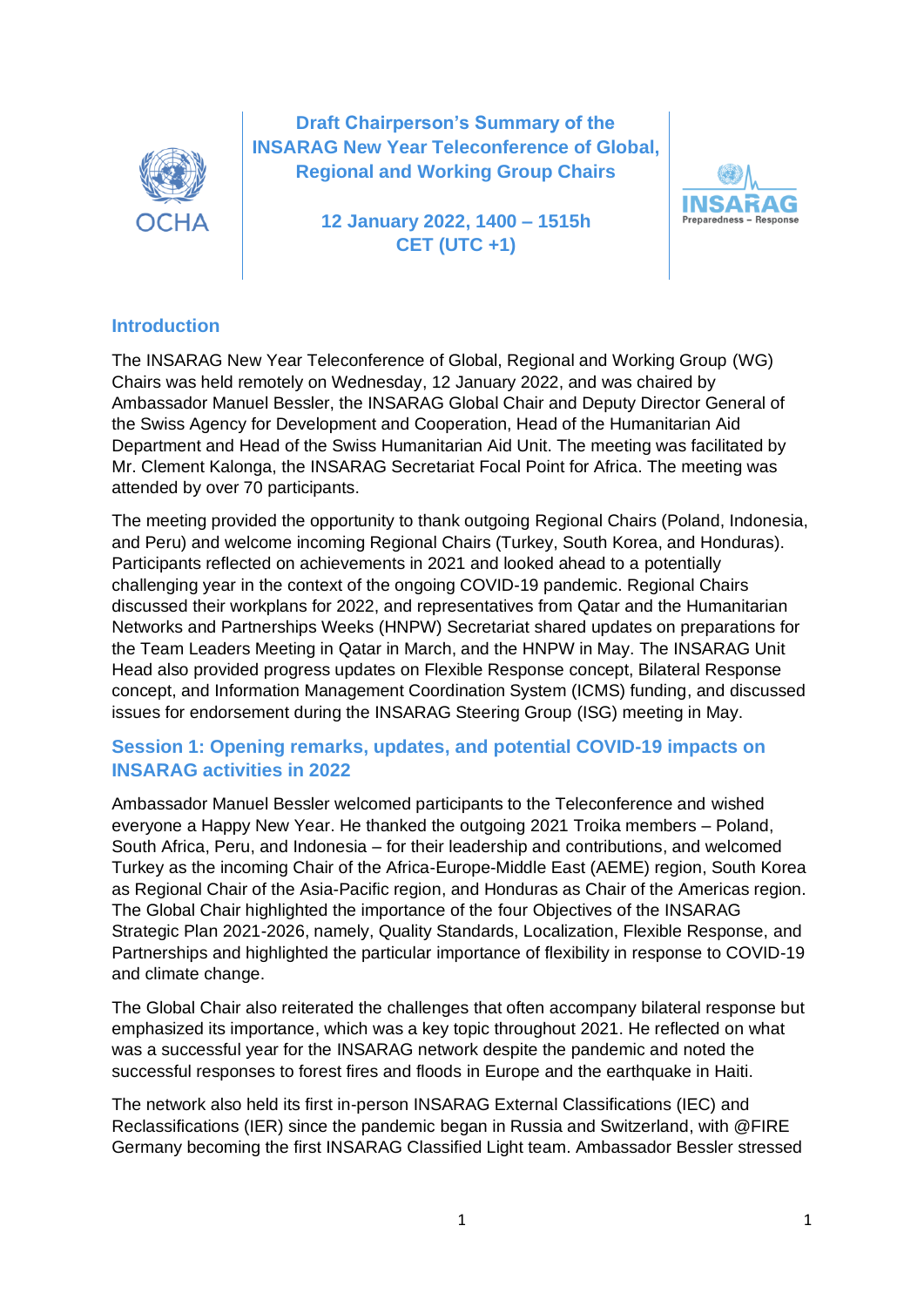the value of the unique peer-to-peer IEC/R process and encouraged all colleagues to maximise its potential.

Ambassador Bessler lastly commended all eight Working Groups for their continuous work on adapting INSARAG methodologies to reflect the changing emergency response landscape, and specifically mentioned the National Accreditation Process (NAP) and the ICMS as examples of this.

Sebastian Rhodes Stampa, INSARAG Secretary, thanked the Global Chair for his continuous support to the network over the last few years. He highlighted three of INSARAG's key achievements in2021:

- 1. Funding for the ICMS has been secured for the next three years, and the INSARAG Secretary expressed his sincere gratitude to the nine countries contributing.
- 2. There have been several developments in localization, including through the First Responders Program (FRP), and the INSARAG Secretary announced that the network will seek to endorse version 2.0 of the FRP during the ISG meeting. He was encouraged by the increasing popularity of the NAP, with Indonesia beginning the process and Singapore due to undertake the first recognised NAP exercise in 2022.
- 3. The network's success in bolstering partnerships throughout the year.

The INSARAG Secretary delivered updates about the potential impact of COVID-19 and potential postponement of activities planned for 2022 but reiterated that the Secretariat will continue to support its teams.

For a summary of the INSARAG Year in Review, please refer to the INSARAG Annual Snapshot 2021 [here.](https://www.insarag.org/wp-content/uploads/2022/01/INSARAG-Snapshot-of-2021.pdf)

# **Session 2: Briefing on Regional Strategic Plans for 2022 by Regional Chairs**

Regional Chairs – Turkey, Honduras, and South Korea - presented their Regional workplans for 2022.

### **1. Africa-Europe-Middle East (AEME) Regional Chair – Turkey**

Governor Yunus Sezar, Head of Disaster and Emergency Management Authority (AFAD) of Turkey, thanked previous regional chairs for their work. He announced that the AEME region considers 2022 a year of preparation, coordination and capacity building, reflecting on the increasing frequency and magnitude of disasters.

Turkey has aligned the regional action plan with the objectives set out in the INSARAG Strategic Plan 2021 – 2026:

- 1. Quality Standards: The AEME region will be hosting the Team Leaders and Working Groups meeting in Qatar in March, the ISG in Geneva in May, an Earthquake Response Exercise in Turkey in October, IECs of Azerbaijan, Cyprus, Tunisa, SARAID (second Light Team classification), IERs of Armenia, Czech Republic, Estonia, and will organize workshops to further disseminate ICMS.
- 2. Localization: The USAR Coordination Cell course will be hosted in February by ISAR Germany; Somalia and Zimbabwe will undergo the First Responders Training; and Turkey plans to implement Africa Outreach plans for capacity building.
- 3. Flexible Response: The region plans to actively participate in the Flexible Response Working Group.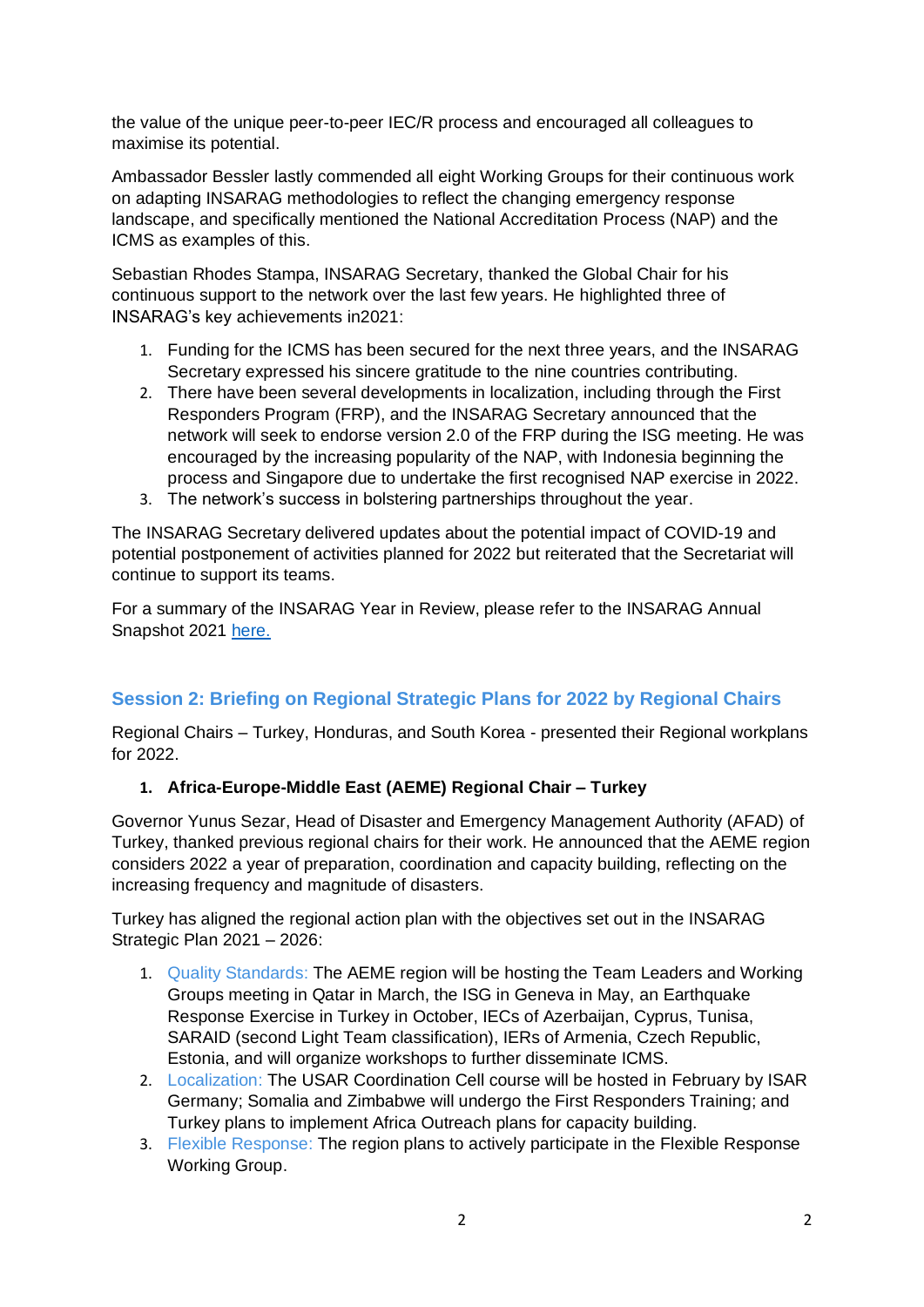4. Partnerships: The region is looking to strengthen its partnership with the European Union through the integration of IER in EU MODEX cycles and relevant trainings planned in 2022.

## **2. Americas Regional Chair – Honduras**

Mr. Oscar Mencía, Deputy National Commissioner, Permanent Contingency Commission, spoke on behalf of the Americas Regional Chair, Mr. Max González, Minister Secretary of State for National Risk and Contingency Management Permanent Commission on Contingencies. Honduras plans to resume pending activities from 2021 and carry out its planned activities and events for 2022.

Strategic Objectives:

- 1. Quality Standards: in 2021 a successful ERE was conducted virtually, and Honduras is still evaluating how to carry it out this year in the context the pandemic. The Deputy National Commissioner highlighted the relevance of the NAP, currently carried out in Panama and initiated with Chile. In 2021, the INSARAG Guidelines were translated into Spanish, and in 2022 the Americas region will continue to disseminate them.
- 2. Localization: the USAR National Coordination Course is ready to be conducted and the region has planned a workshop to discuss and implement USAR good practices. The region will also be collaborating with the International Federation of Red Cross and Red Crescent Societies (IFRC) on the Forum of Local Brigades organization.
- 3. Flexible Response: Honduras announced that the Americas region will be actively participating in Flexible Response sub-working groups. Mr. Oscar Mencía also highlighted that Brazil and Argentina have planned a workshop on their experiences of bilateral response to the Haiti earthquake.
- 4. Partnerships: In addition to collaborating with the IFRC, the region will strengthen its partnerships with El Centro de Coordinación para la Prevención de los Desastres Naturales en América Central, Organizacion de Bomberos Americanos, and Emergency Medical Teams.

### **3. Asia-Pacific Regional Chair – South Korea**

Mr. Seongchul Choi, Sectional Chief, Rescue Division of the Korean National Fire Agency, spoke on behalf of the Asia-Pacific Regional Chair Mr. Yil Lee, Director General 119 Rescue & EMS Bureau of the Korean National Fire Agency. Mr. Choi informed that the Asia-Pacific regional workplan has embraced the four Strategic Objectives:

- 1. Quality Standards: The Asia-Pacific region will continue to elaborate the INSARAG methodology through active participation in IEC/Rs planned for New Zealand and Japan, and by cultivating experts to support the IRNAP, where Singapore will begin the process at the end of 2022.
- 2. Localization: The region will hold a virtual IRNAP Technical Workshop in February as part of the National Accreditation Working Group global initiative, and a virtual IRNAP TSG/TRG workshop from 19 to 21 January.
- 3. Flexible Response: The region will facilitate virtual discussions for pre-emptive preparedness and response to new types of disasters beyond urban search and rescue.
- 4. Partnerships: The Asia-Pacific region will continue to seek new partnerships with disaster-related organizations and strengthen existing partnerships.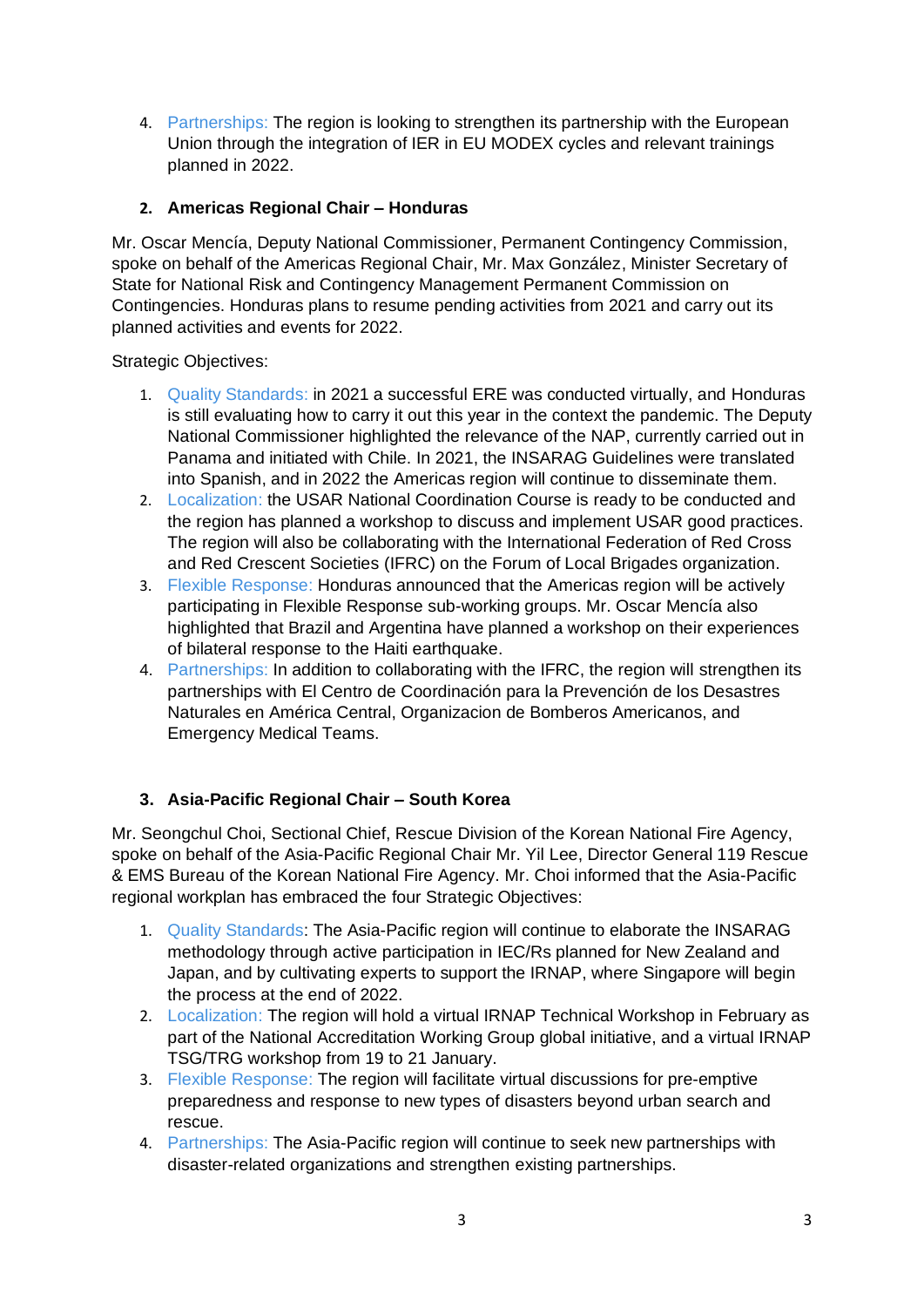# **Session 3: Updates on Team Leaders and Technical Working Groups Meeting – hosted by Qatar in March 2022**

Lieutenant Colonel Mubarak Sherida Al Kaabi, Qatar International Search and Rescue Group of the Internal Security Force Lekhwiya, provided participants with the agenda, updates, and the COVID-19 advisory and contingency plan regarding the Team Leaders and Technical Working Groups Meeting in March. This would be the first in-person meeting in two years since the start of the COVID-19 pandemic.

The Technical Working Groups Meeting will be held from 6 to 8 March, with participation from the eight working groups, including three sub-groups. Lt. Col. Mubarak Sherida Al Kaabi announced that additional days can be requested to be added to the meeting. The Team Leaders meeting will be held from 9 to 11 March and the agenda will be the following: 1) updates and key development, 2) Haiti 2021 Earthquake debrief by responding teams including from Argentina, Columbia, SARAID, and the United States, 3) UC Manual version 2.0 and First Responders Program version 2.0, 4) panel discussion on IEC/Rs, acknowledging the first light team. The cut-off date for the meeting format is 1 February, and 7 February for the hotel reservation.

Lt. Col. Mubarak Sherida Al Kaabi reiterated that the ongoing pandemic may create complications for hosting the event. Any changes to the event as a result of the pandemic will be conveyed on the Virtual On-Site Operations Coordination Centre (VOSOCC) and via email. Qatar has developed a COVID-19 Contingency Plan for the meetings, offering two alternatives in the case of further travel restrictions — a hybrid event, where the INSARAG Secretariat and groups of participants will meet face-to-face in Qatar and registered participants will join remotely, or a fully remote event, which will run as a two-day event for Team Leaders and modular sessions held by Working Groups.

## **Session 4: Updates on hybrid Humanitarian Networks and Partnerships Weeks (HNPW) 2-20 May, and INSARAG Steering Group (ISG) Meeting 10 May**

Mr. Thomas Peter, Head of the LEP/HNPW Secretariat, and Ms. Noelia Blascovich, LEP/HNPW Secretariat, provided the INSARAG network with updates on the development and organization of the HNPW 2022. Mr. Winston Chang, INSARAG Unit Head, then discussed the ISG meeting arrangements in May and the six topics that would be discussed.

Ms. Blascovich announced that the HNPW will be hosted by the Swiss Development Corporation and organized by the Office for the Coordination of Humanitarian Affairs as a three-week hybrid event from 2 to 20 May. The first week (2 to 6 May) and last week (16 to 20 May) will be held remotely, with the middle week being held face-to-face in Geneva. The Priority Topics at the HNPW have been renamed to "Areas of Common Concern". There will be four types of sessions at the HNPW: 1) Network Sessions, which are internal networks' meetings, 2) Briefing Sessions, which include updates on and an introduction of a project, network, tool, etc., 3) Technical Sessions, including joint workshops with other networks or within a particular theme, 4) Exhibition Area sessions for networks to upload and promote their work.

The deadline for session and exhibition registration is ongoing for the event program. 14 January is the deadline for face-to-face and hybrid sessions and exhibition stands. 31 January is the deadline for verification and publication of face-to-face (and hybrid) sessions on the HNPW portal, completion of requests for OCHA senior management attendance at all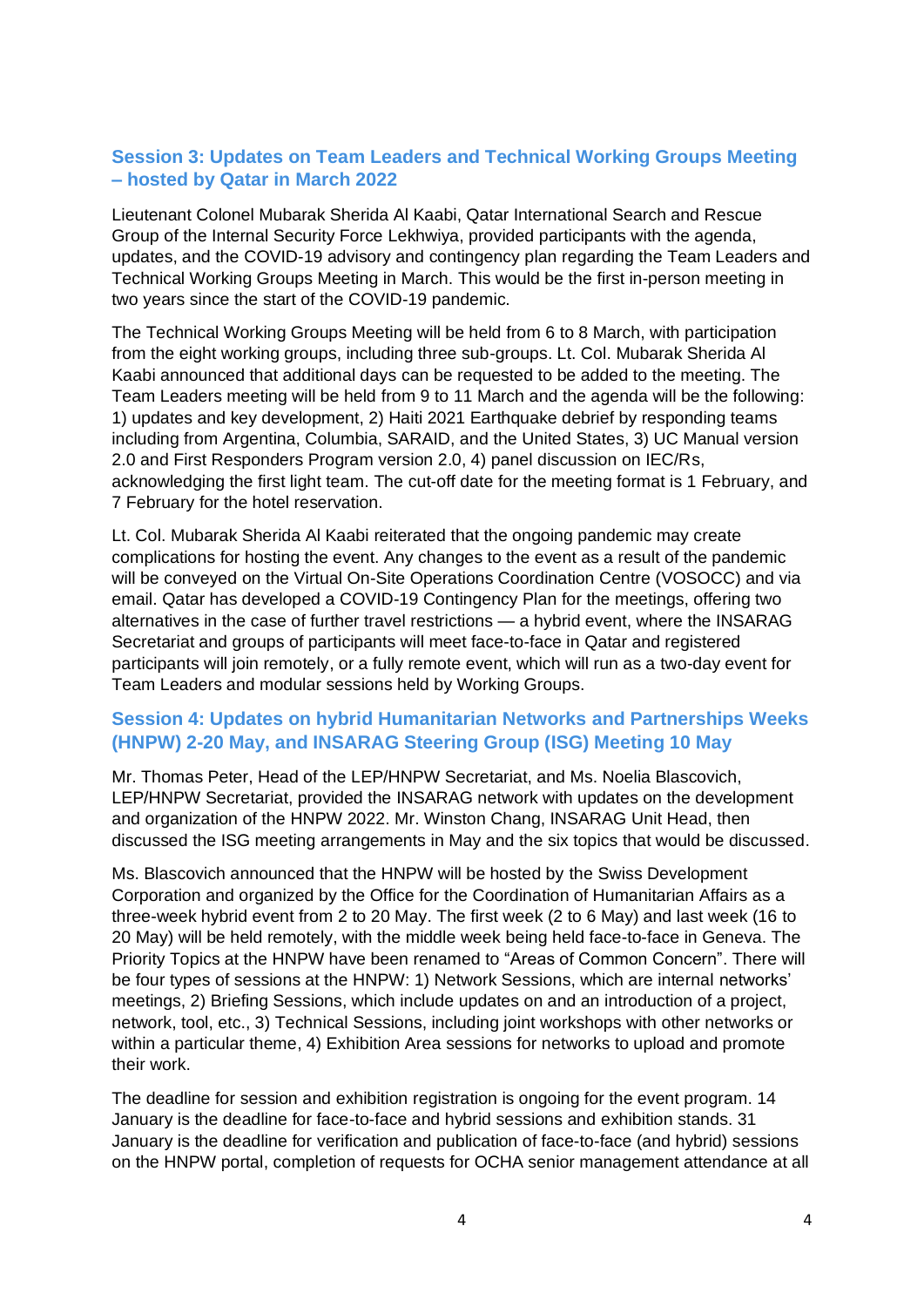sessions, invitations by networks to their stakeholders. Participant registration will open on the 31 January.

Mr. Peter discussed how INSARAG can engage with the Areas of Common Concern by nominating delegates to participate in inter-network sessions, reviewing actionable recommendations (ISG) and developing plans of action for their implementation.

Next, Mr. Chang, discussed the upcoming INSARAG Steering Group (ISG) flagship meeting, planned for 10 May. The meeting will be split into two sessions: session 1 from 10:00 to 12:30 and session 2, from 14:00 to 15:30 (CET). In addition, INSARAG members will be participating in Technical Sessions at the HNPW, with a meeting tentatively planned with the WHO (EMT) and Medical Working Group for 10 May from 16:00 to 17:00, and a two-day meeting of the Working Groups Chairs and Co-Chairs on 9 and 11 May. Additionally, INSARAG is in discussions with partners to provide an ICMS and OSOCC/UC demonstration in the exhibition area in the CICG venue, with UN Disaster Assessment and Coordination (UNDAC) and the Joint Environmental Unit (JEU) support, from 9 to 13 May. COVID-19 restrictions may potentially mean that the ISG meeting will take place in remote format, which will be decided by the 8 April. The "live feed" for participants who cannot attend in person will be shared in due time, following guidance from the HNPW Secretariat organisers. During the ISG, the network will discuss the following six issues for progress updates and endorsement:

#### **Progress Update:**

1. Flexible Response Global Position (Flexible Response Working Group)

Sub-WG A Global Position is developing a concept on INSARAG's position on Flexible (Operational) Response, based on the Regional Position Papers drafted on this topic in 2020.

2. ICMS Multi-Year Funding Plan (IMWG and Secretariat Lead)

The ICMS is crucial for the coordination of USAR teams in emergencies. The previous strategies of funding the system is no longer possible, therefore INSARAG will need to find alternative plans to fund the system. The multi-year contribution plan secures license procurement for the years 2022, 2023, and 2024 with voluntary funding from the INSARAG network.

3. Strengthening the coordination of Bilateral Response (T-GRG Lead)

Following a series of network discussions in 2021, it was recommended that INSARAG strengthens and clarifies the guidelines on bilateral response. INSARAG will be enhancing the necessary steps for when teams provide direct assistance on a bilateral basis upon a request from an affected government. Recommendations from these consultations will be discussed with members and outlined in the INSARAG Guidelines in their next revision.

#### **Endorsement:**

4. National Accreditation Process V2.0 documents (National Accreditation Working Group Lead)

The INSARAG Guidelines 2015 include a complete manual on national and local capacity building and recommend that countries establish a national USAR team accreditation mechanism in order to "manage, monitor and establish the same standards officially and adhere closely to the INSARAG standards and guidance in developing [their] USAR national response systems". The National Accreditation Process (NAP)/INSARAG Recognized National Accreditation Process (IRNAP) is gaining momentum among INSARAG members,